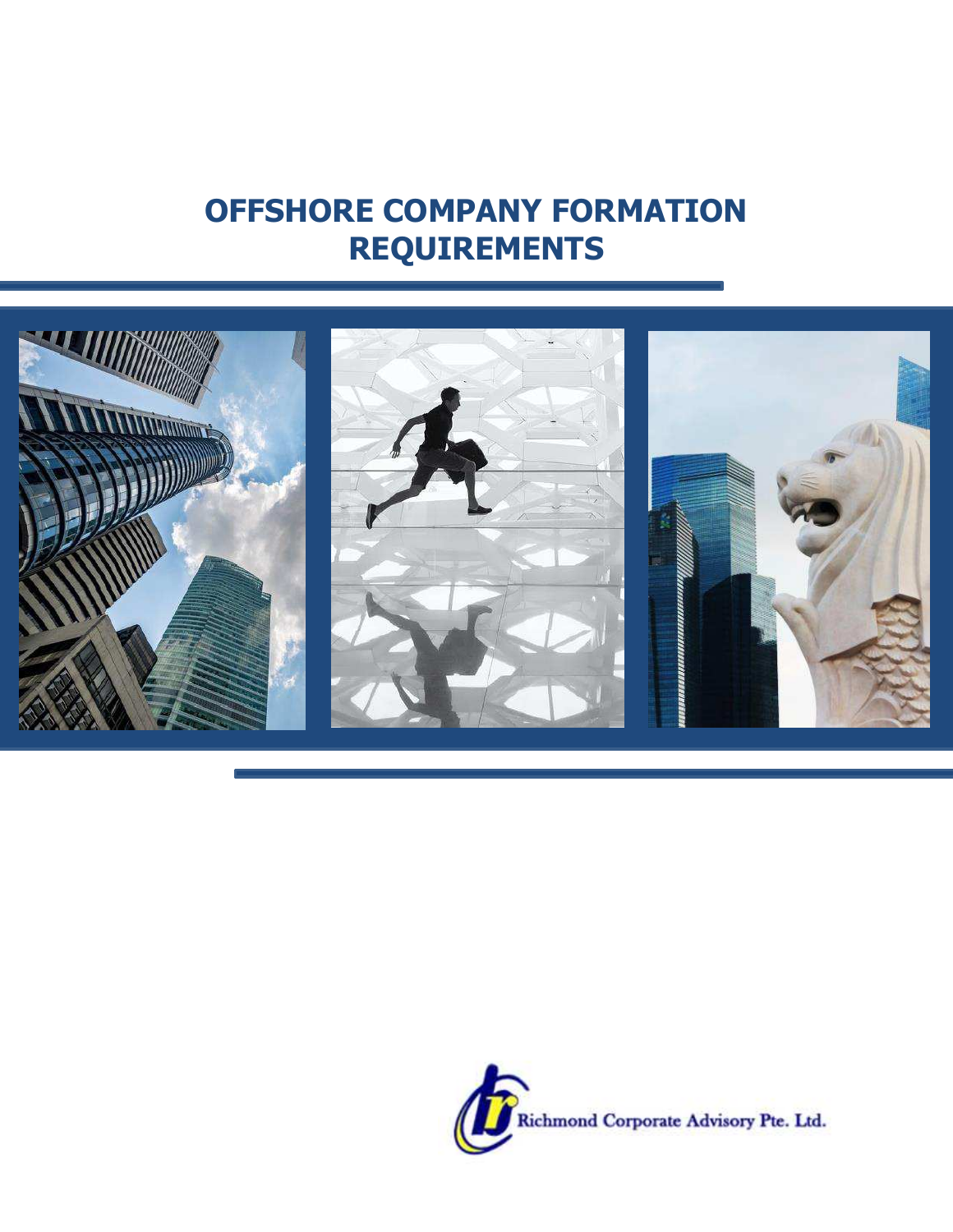Offshore companies, also known as International Business Companies or IBCs, are considered building blocks of the financial services industry. Essentially, an offshore company is a corporation that is exempted from tax, suitable for almost any type of international business activity, is not burdened by strict and regular bookkeeping or reporting requirements, and maintains stringent confidentiality provisions.

Offshore shelf companies that are incorporated in the British Virgin Islands (BVI) are mostly used for asset protection and wealth management. Also known as "tax haven" companies, offshore companies are synonymous with tax planning structures, offshore trading and offshore investments.

## **Checklist: BVI Offshore Company Advantages**

|  | Confidentiality: Maximum confidentiality is implemented in BVI offshore<br>companies. |
|--|---------------------------------------------------------------------------------------|
|--|---------------------------------------------------------------------------------------|

Tax exemption: A BVI offshore company is exempt from any tax obligations.

Minimum setup requirements: Only one company director and one shareholder are required with no restrictions to their nationality.

Less compliance: A BVI offshore company has less compliance requirements; for example, there are no requirements to file annual returns, hold annual general meetings, or conduct statutory audits.